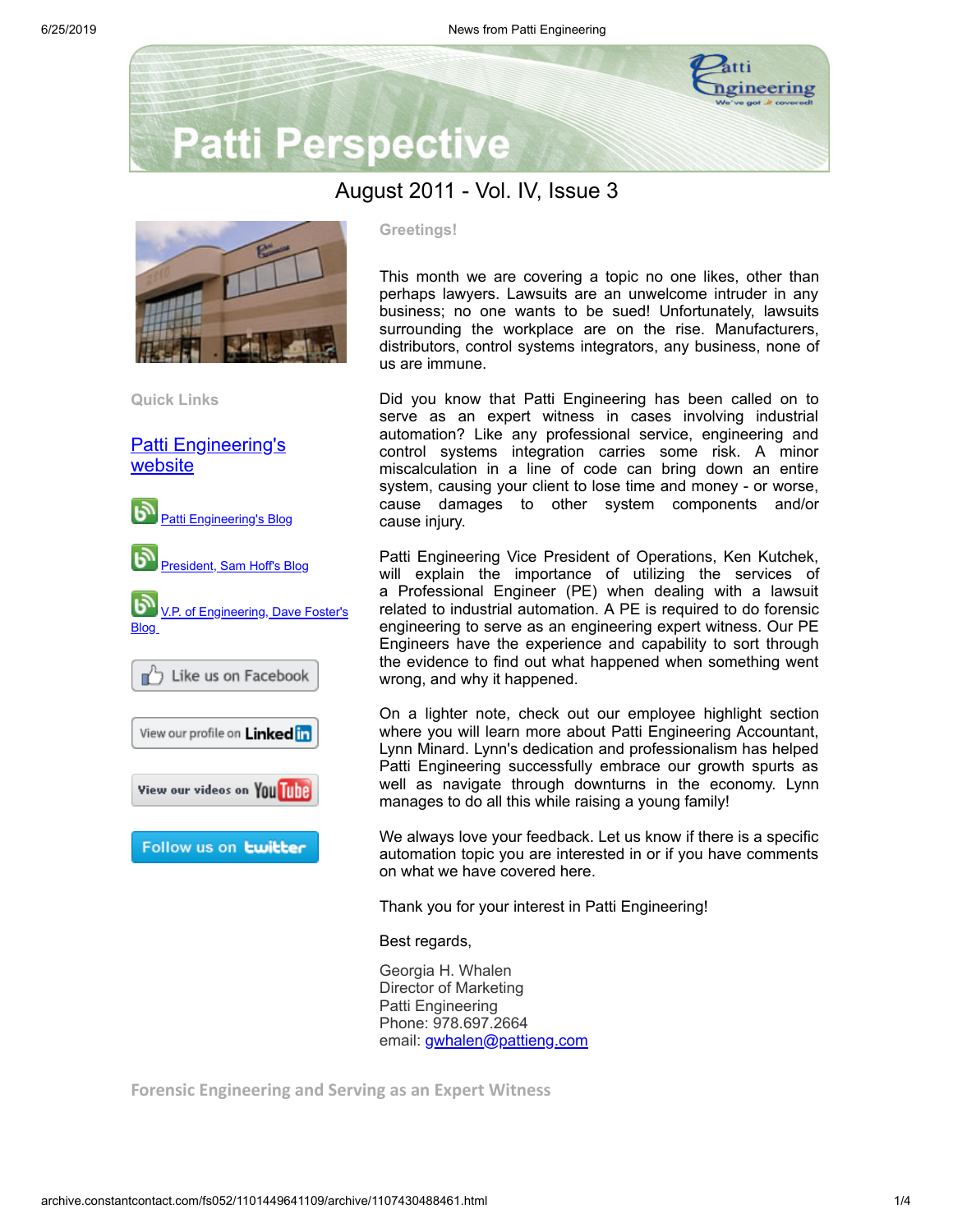

As an expert witness, Patti Engineering uses our extensive experience and expertise to uncover the primary cause of why a system and/or project has failed in terms of quality, cost, schedule, functionality and performance. Although multiple parties tend to contribute to a failure, courts typically hold one party more responsible than the others, and often the determination of liability can be an obscure task. To help the court correctly attribute the primary blame for the project failure, it is important to carefully isolate and identify the root cause of failure. A Professional Engineer (PE) experienced in Forensic Engineering and experienced with testifying as an expert witness, can be critical to the outcome of a lawsuit.

# **Patti Engineering VP of Operations, Ken Kutchek, gives us an overview of the Professional Engineering (PE) designation and Forensic Engineering:**

A Professional Engineer (PE) is an engineer certified by a state board of registration to practice engineering. A PE must be licensed in each state in which he or she wishes to practice engineering. The PE license is the engineering profession's highest standard of competence, a symbol of achievement and assurance of quality.

A century ago, anyone could work as an engineer without proof of competency. In order to protect the public health, safety, and welfare, the first engineering licensure law was enacted in 1907 in Wyoming. Now every state regulates the practice of engineering to ensure public safety by granting only Professional Engineers (PE's) the authority to sign and seal engineering plans and offer their services to the public.

What is a PE ?

- To a client, it means you have the credentials to earn their trust.
- To an employer, it signals your ability to take on a higher level of responsibility.
- To colleagues, it demands respect.
- To yourself, it's a symbol pride and measure of your own hard-won achievement.

What are the requirements to become a licensed PE?

- Earn a four-year degree in engineering from an ABET accredited university
- Pass the Fundamentals of Engineering (FE) exam
- Complete four years of progressive engineering experience under a PE
- Pass the Principles and Practice of Engineering (PE) exam
- Get 5 references from other professional engineers
- PE's must improve their skills by fulfilling continuing education requirement

What makes a PE different?

Licensure is the mark of a professional. Ethical standards, continuing education, and professional competency are expected. PE after your name indicates you have met the standards and can be respected as a professional. Regulation of the engineering profession was established to protect the safety, well-being and other interests of the general public. A licensed professional engineer has the authority to take legal responsibility for engineering work. Only a PE can sign and seal engineering documents (reports, drawings, and calculations for a study, design or analysis) that are submitted to a public authority or for public and private clients.

A PE is required to do forensic engineering and to be an engineering expert witness. Forensic engineering is the study of failures, accidents, and other incidents involving engineered products which caused personal injury or damage to property. The goal of forensic engineering is to find out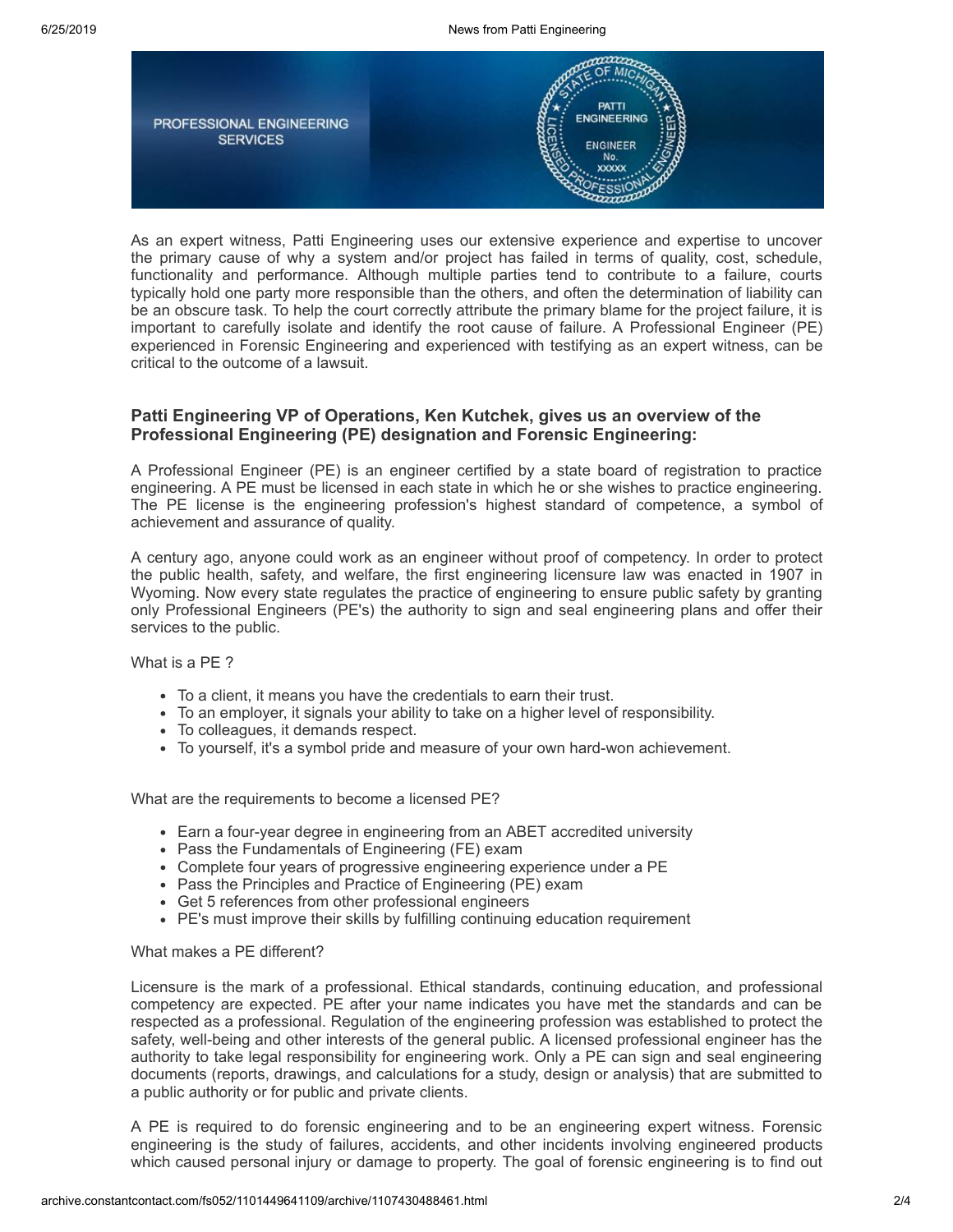what happened when something went wrong, and why it happened.

Engineering expert witnesses are highly credentialed professional engineers that provide litigation support through review, evaluation, inspection, laboratory testing, report writing, depositions and court testimony.



In some states only licensed engineers are permitted to use the title of engineer or to practice engineering professionally.

Professional Engineers Code of Ethics

- Hold paramount the safety, health, and welfare of the public.
- Perform services only in areas of their competence.
- Issue public statements only in an objective and truthful manner.
- Act for each employer or client as faithful agents or trustees. Avoid deceptive acts.
- Conduct themselves honorably, responsibly, ethically, and lawfully

# *You can email Ken with questions at [kkutchek@PattiEng.com](mailto:kkutchek@PattiEng.com)*

### *Phone: 1-800-852-0994 (US Only) (248) 364-3200*



**Patti Personnel - Lynn Minard**



Lynn Minard

For any business to operate successfully through good times and bad, you need a solid support system. Lynn Minard has been a solid pillar of strength in Patti Engineering's support system for the past four years. President of Patti Engineering, Sam Hoff, commented on Lynn's contribution, "Lynn has been a terrific employee for Patti Engineering. Her attention to detail and forecasting abilities are invaluable to our operation."

Lynn has kept Patti Engineering financially organized and efficient with her dedication, professionalism and constant attention to the important details that keep our business flowing at peak efficiency. In addition to her responsibilities including all aspects of accounting, Lynn also handles all of our purchasing.

Lynn graduated from Oakland University in 2001 with a Bachelor of Science Degree majoring in Accounting. Prior to joining Patti Engineering in 2007, Lynn worked for a land development/property

management company that managed golf courses for just over 6 years where she began as an accounts payable/accounts receivable clerk. Lynn's position there grew to where she handled all aspects of accounting for four companies associated with the golf course management. Prior to leaving she was given the role of office manager, and began doing work for the land development companies, in addition to her accounting responsibilities for the golf courses.

Lynn and her husband Denny (Dennis) have a son, Devin and are expecting a baby girl in December. Lynn enjoys golfing, walking, gardening, camping, reading, and spending time with family and friends.